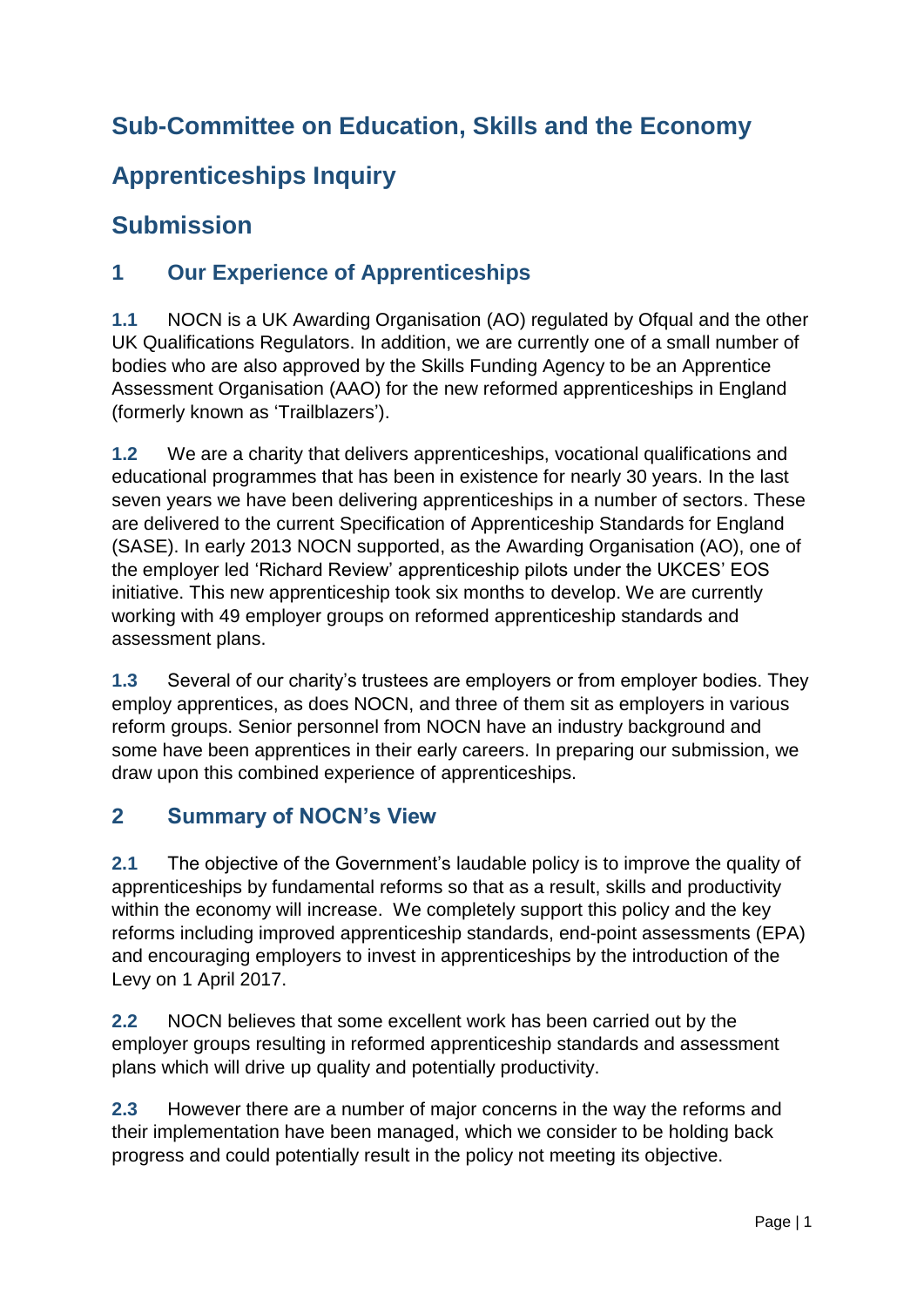**2.4** The major risks that appear to be facing the apprenticeship reform programme in achieving three million 'high quality' apprenticeships are:

- a) Lack of a coherent detailed design for the 'new world' of reformed apprenticeships, underpinned by a detailed implementation programme. We still do not have an accurate list of apprenticeship standards needed across the economy;
- b) Insufficient progress. At the current rate of progress, it could take several decades to completely reform all the apprenticeship standards, if we retain the present approach. It should be noted that as a result of constant changing advice from the Government many 'Trailblazers' have been in development for nearly two years and are still not complete. Annex A shows the progress position from the Government's website and documents in respect of the Phase 1 Trailblazers (announced in October 2013) and the Phase 2 Trailblazers (announced by the Prime Minister in March 2014);
- c) Scale of increased and complex administrative burden which appears to be designed into the new arrangements by the Government. This could result in employers, particularly SMEs, deciding not to engage with the reformed apprenticeships or apprenticeships at all. On some 'Trailblazer' groups employers are already drifting away and privately saying 'it's in the too hard box';
- d) Potential reduction in the numbers of adults undertaking apprenticeships. It should be noted that 40% of apprentices over the last five years have been over 25 years of age;
- e) Potential reduction in the number of SMEs undertaking apprenticeships. It should be noted that around 80% of the 2.4 million apprenticeship starts in the last 5 years were delivered by companies employing less than 200 people (many of these are SMEs);
- f) Inconsistencies in approach between various apprenticeship standards and the assessment plans, e.g. some have grading and/or qualifications and some do not, as well as apparent duplications and overlaps in the apprenticeship standards being developed by different industry groups;
- g) Omission from the design of a 'skills and training plan' which sets out clearly how skills will be developed in the work-place, the role of work-place learning, mentoring and the type of formal training;
- h) Governance structures are not yet in place and fully operational. The Institute for Apprenticeships (IfA) and the Digital Apprenticeship Service (DAS), have only recently been tabled and it will be a considerable challenge to get these fully operational. Whilst noting the publication of the Enterprise Bill at the end of February 2016 there are still a significant number of areas where clarity or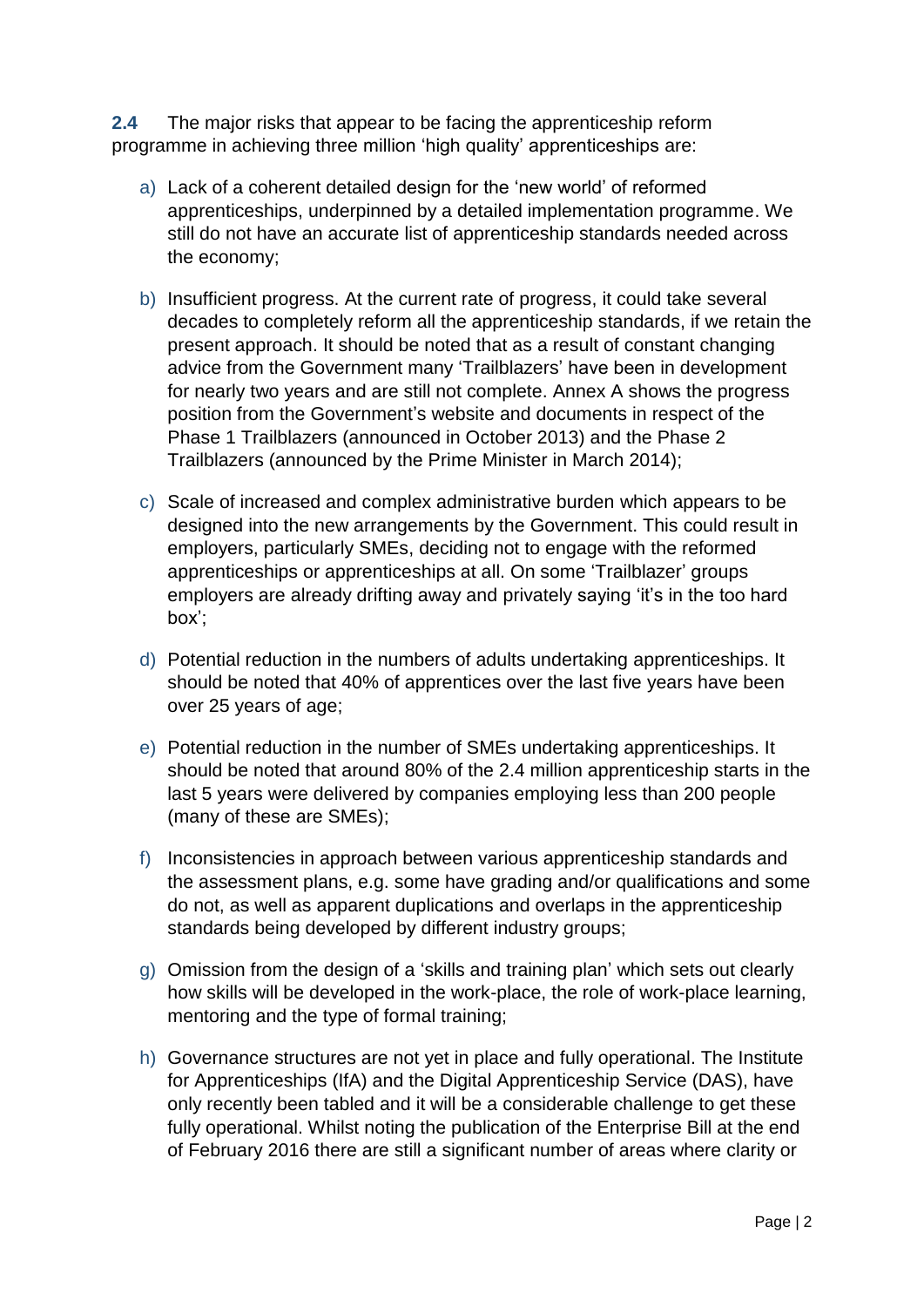transparency is needed on the full extent of the roles for the two new organisations; and

i) Inadequate communication to the types of organisations that are key to a successful implementation of the reforms, i.e. the several hundred thousand employers, including SMEs, training providers, AAOs/AOs, potential apprentices, parents and other stakeholders.

**2.5** With regard to the later point, about communications and positioning of apprenticeships, the Government needs to understand that success will depend upon the commitment and engagement of a wide range of stakeholders, as well as employers. It needs to work to get this wider commitment and contribution.

**2.6** The Government also needs to appreciate that for some young people neither an apprenticeship nor a university course is the right way forward. For them training or on-the-job experience may be a better route.

**2.7** We assume the Sub-Committee will obtain (from the SFA) the numbers of apprenticeship starts for each of the 'Trailblazer' apprenticeship standards 'ready for delivery' in the current academic year starting in 1 September 2015 and how many of these are on apprenticeships where the AAO has been appointed. This will allow the Sub-Committee to see the statistical evidence of progress against an average annual target of 600,000 apprentices. This evidence we believe will demonstrate to the Sub-Committee that much more needs to be done and that there needs to be a major shift in gear to dramatically increase production of completely finished and implementable reformed apprenticeships. We need to be able to speed up the process so that typically development of a standard with its assessment plan takes around six months and does not extend over years.

**2.8** We believe that the formation of the Institute for Apprenticeships (IfA) needs to be used as the mechanism for resolving the issues set out above. This would enable proper governance to be put in place and the approach revised so that the production of high quality apprenticeship standards and assessments can be increased as well as speeded up. In our view, to achieve the objectives of the policy, it is essential that the IfA is led and staffed by people who have worked in industry and have practical and operational experience of apprenticeships in the industrial setting.

**2.9** It is inevitable, due to the time taken for any new Governmental organisation to be setup, that progress on reforming apprenticeship standards will be delayed. The introduction of the Levy will therefore have to be predominantly based upon the existing SASE apprenticeships. We believe that the extension of SASE apprenticeships would be preferable to a too rapid approval of draft apprenticeship standards and assessment plans which potentially affects the eventual quality.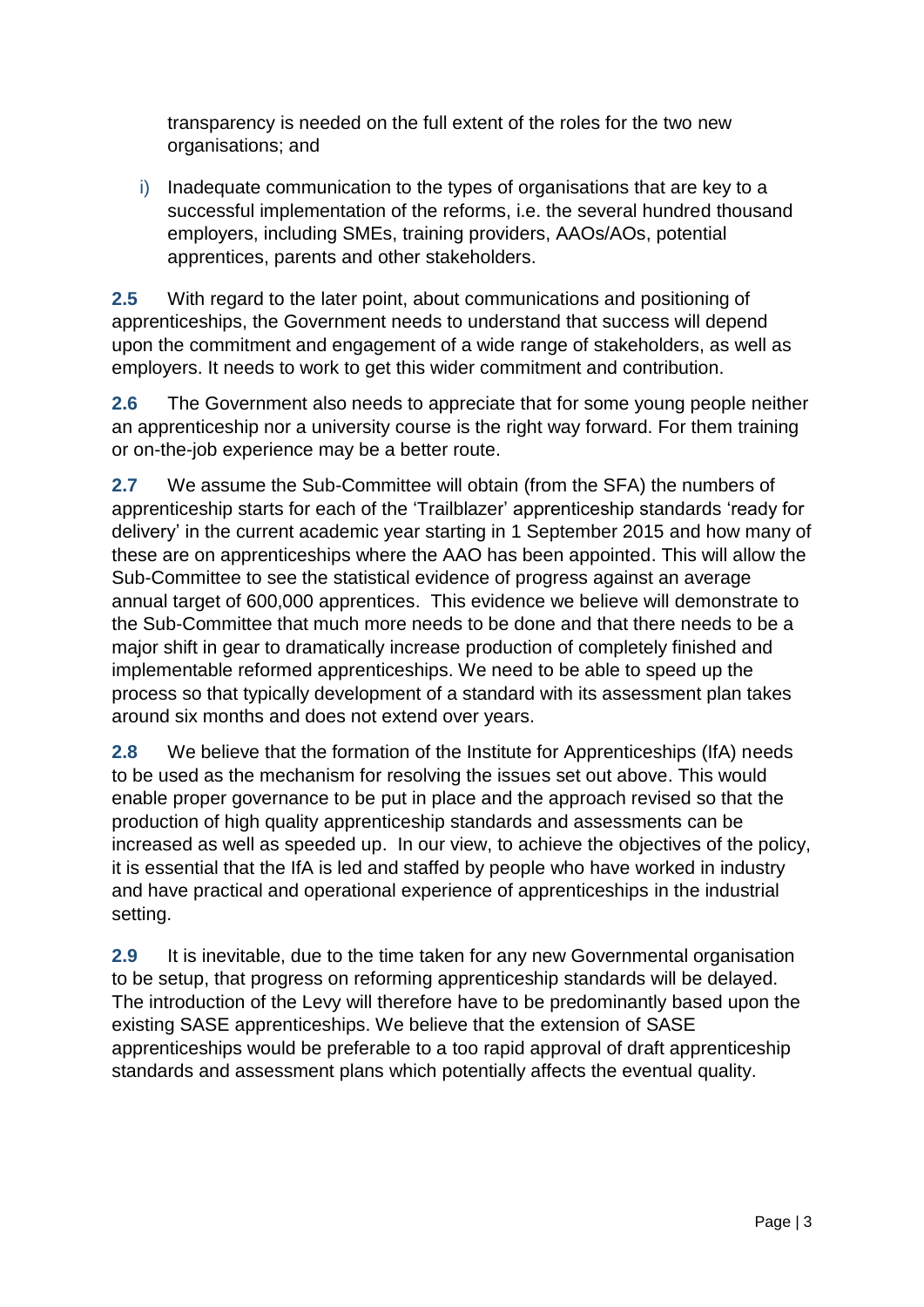### **3 NOCN's Detailed Submission**

**3.1** The Sub-Committee's inquiry has identified a number of areas of investigation:

- a) The target of three million apprentices by 2020, how the Government proposes to achieve this and how this may affect the 'skills gap';
- b) The proposal for an apprenticeships Levy and how this may be implemented;
- c) The institutional architecture of current provision and how this may be affected by the proposed Institute for Apprenticeships (IfA);
- d) Take-up of apprenticeships amongst 16–19 year olds and steps that can be taken to make more young people aware of available opportunities;
- e) The process of applying for apprenticeships;
- f) Routes for progression to higher qualifications for current apprentices;
- g) The quality of, and minimum standards for, apprenticeships and how standards can be enforced; and
- h) Lessons from other countries' approaches to apprenticeships.

**3.2** We consider each of these in turn. In addition we have added comments on the 'Devolved Administrations' and 'Proposals for a way forward'.

#### **The target of three million apprentices by 2020, how the Government proposes to achieve this and how this may affect the 'skills gap'**

**3.3** NOCN believes that some excellent work has been carried out by the employer groups resulting in reformed apprenticeships which will drive up quality and potentially productivity. We also believe that the UK's existing apprenticeship system, with its supporting feeder and embedded qualification regime, does need reform. However not all existing apprenticeships need radical reform. Some could be readily up-graded and modernised. Having a target such as three million apprenticeships is desirable as it gives a focus to what we as a nation are trying to achieve.

**3.4** Over the last five years, ending in 2014/15, the number of apprenticeship starts has been reported to Parliament as 2.4 million<sup>1</sup>. These are all on the existing SASE apprenticeship frameworks which the Government considers are inadequate and need to be improved. It should also be noted that around 80% of these are

1

<sup>1</sup> House of Commons Library, Briefing Paper Number 06113, 5 January 2015, "Apprenticeship Statistics: England (1996-2015)" by Jeanne Delebarre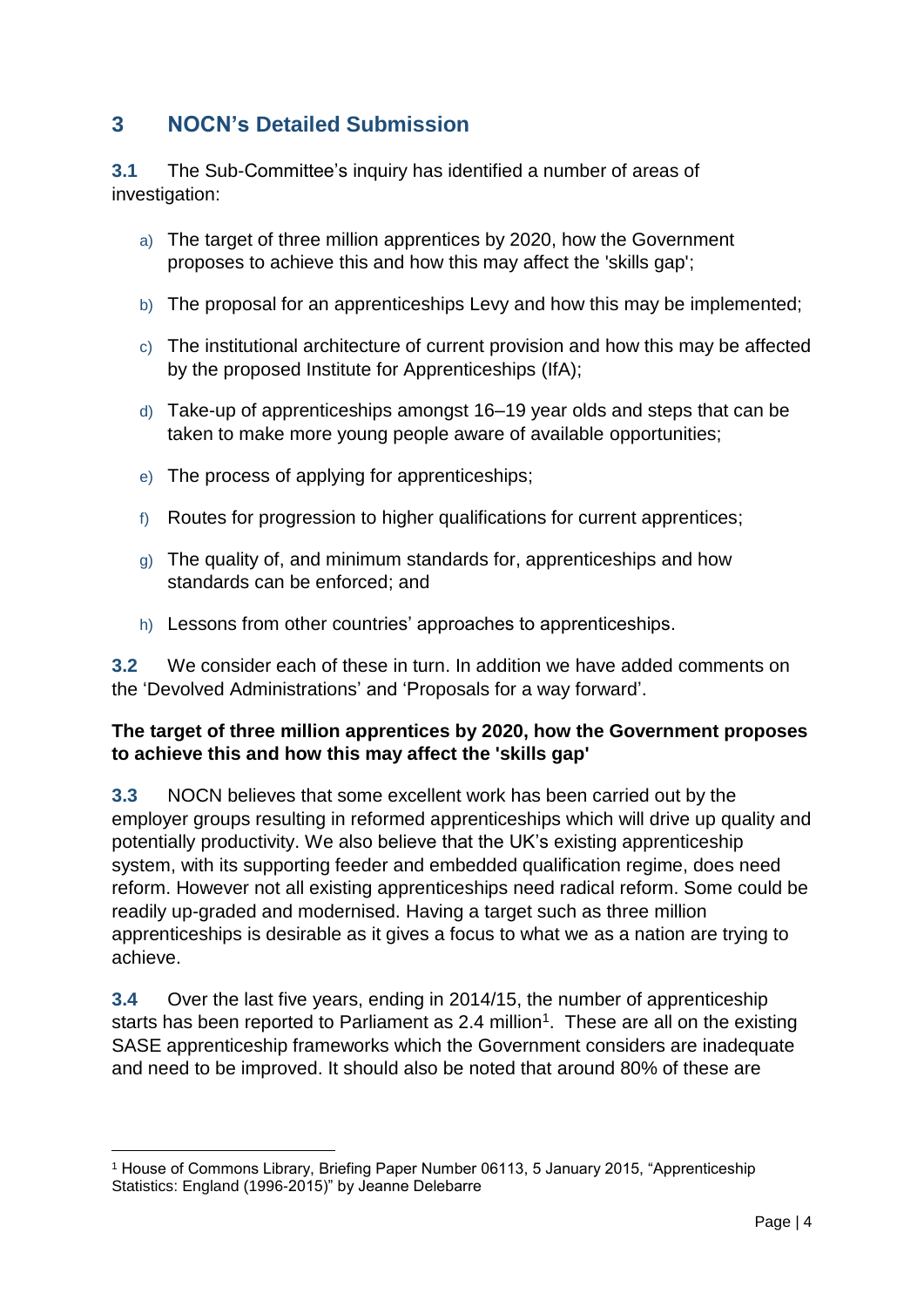delivered by companies employing fewer than 200 people (many of these are SMEs) and just over one million were adult apprentices over 25 years old.

**3.5** Bearing in mind that these SASE apprenticeship starts, exclude degree apprenticeships, as well as apprenticeships in sectors that do not have that tradition, one can see why the Government might consider the target of three million as achievable. However we question that it is realistic and also the proportion of these that will be to the new reformed apprenticeship standards (formerly 'Trailblazers').

**3.6** It is not clear in sufficient detail how the Government intends to achieve this target and also improve quality, with its resulting increase in productivity. There is currently no apparent detailed design for the 'new world' arrangement, nor a supporting detailed implementation plan. Neither is there a clear view of the number of apprenticeship standards needed across the economy. If the Government does have such a detailed design, implementation plan and full list of standards it is not effectively communicating these.

**3.7** We know that the Government is undertaking reform work such as writing new apprenticeship standards through the 'Trailblazer' process, appointing, after a selection exercise, Apprentice Assessment Organisations (AAOs) and introducing the Levy. They are also planning to retain the existing SASE apprenticeship frameworks as a transitional arrangement until 2019 when it is presumably hoped that all the new reformed apprenticeship standards and assessment plans are in place.

**3.8** Optimistically the Government might achieve the three million target headline figure if it:

- a) Retains the existing SASE apprenticeships until at least 2020, if not beyond, i.e. accepts there will be a very limited improvement in quality or productivity in this Parliament. We will explain this in more detail when we examine the rate of progress to date. The Government should fully appreciate that the SASE apprenticeships are going to be needed for much longer than is currently being planned;
- b) Supports the training providers to make the change to apprenticeship delivery. We note recent positive announcements to this effect;
- c) Expands apprenticeships within the public sector. We welcome the provisions in the Enterprise Bill for apprenticeship targets in the public sector;
- d) Encourages sectors which have not traditionally used apprenticeships to adopt them. Making the system very streamlined and simple will be essential if this is to happen; and
- e) Reclassifies professional career routes as 'Degree Apprenticeships'. There could be some interesting cultural resistance to this.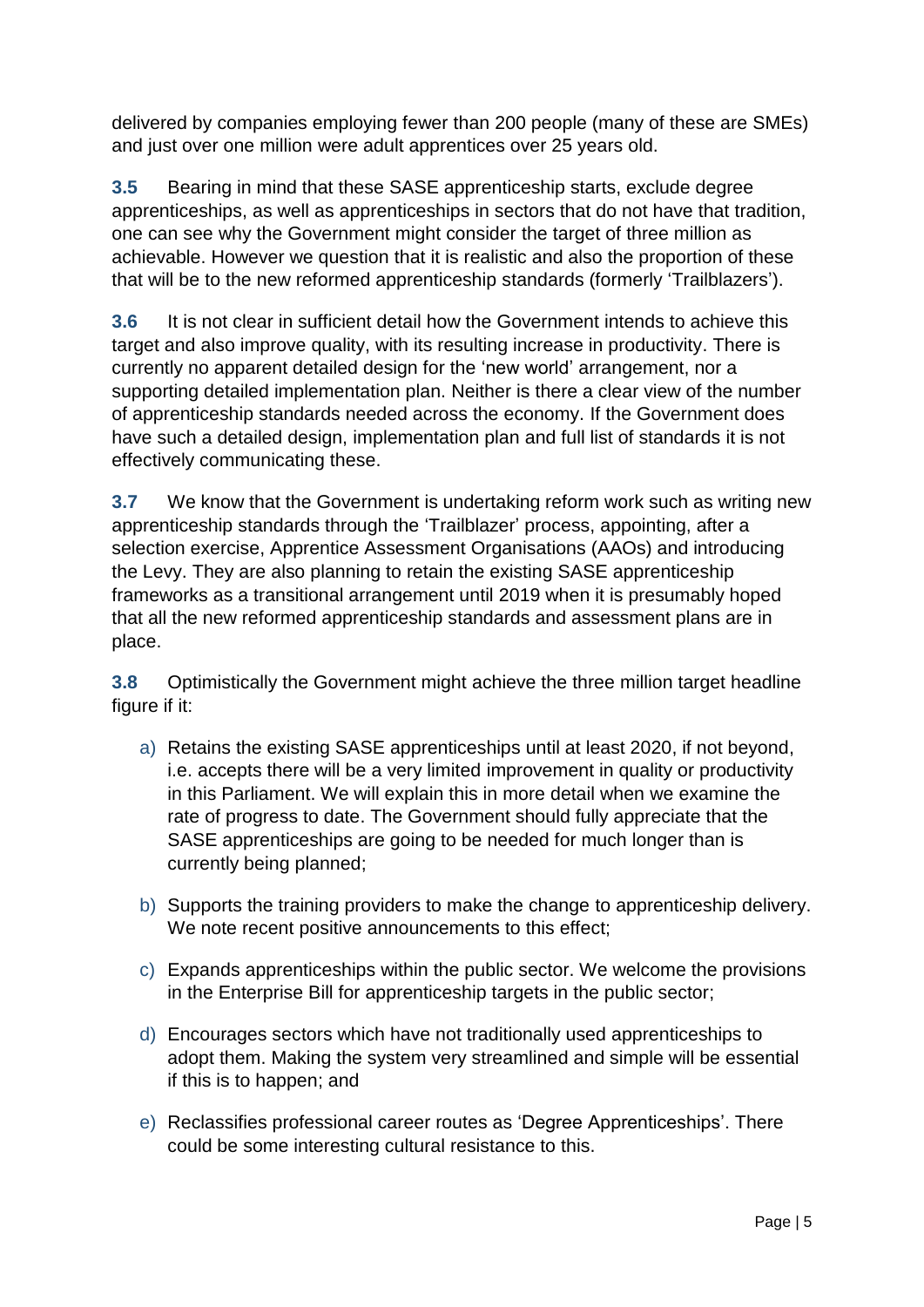**3.9** However there are major risks to achieving the target and delivering quality apprenticeships which will increase productivity:

- a) Insufficient newly reformed apprenticeship standards will be fully ready for delivery (with an AAO appointed) resulting in only a small proportion of the apprenticeship starts being on the 'higher quality' apprenticeships;
- b) Any increased and complex administrative burden will cause employers, particularly SMEs to reduce their involvement in apprentices. In this respect it should be noted that the SFA guidance for apprenticeship funding for the academic year 2016/17 runs to some 146 pages;
- c) The deliverability of the new online portal being urgently developed by the Government for March 2017 in order to support the introduction of the Levy. It is understood that this could place new administrative burdens on employers and could add to an impetus to disengage with apprenticeships;
- d) The uncertainty over funding for SME apprenticeships further impacting their confidence in the reformed system;
- e) Some Levy payers may find that it is easier just to pay the Levy as a tax and avoid the additional administrative burden of apprenticeships;
- f) Loans for adult apprenticeships might impact the numbers of adult apprentices (one million from 2010-2015);
- g) The wider funding regime changes, including devolvement to local commissioners, which is also happening over the next two years could distract people's focus;
- h) The restructuring of the FE sector through the area review process is happening at the same time, linked to changes in sub-contracting arrangements. People's focus will be on structural issues, not providing new capacity to deliver the three million apprenticeships;
- i) The provision of training and assessment services is being subject to an EU Procurement Procedure over the next 18 months; and
- j) Uncertainty and the lack of a robust operational system which has been fully explained to employers, training providers and AAOs, could cause people to hold back.

**3.10** If the expectation is that all these three million apprenticeships will be on the new reformed 'high quality' apprenticeship standards, coming from the 'Trailblazer' process, then this is not going to be achieved.

**3.11** Our reason for stating this is based on an analysis of progress to date.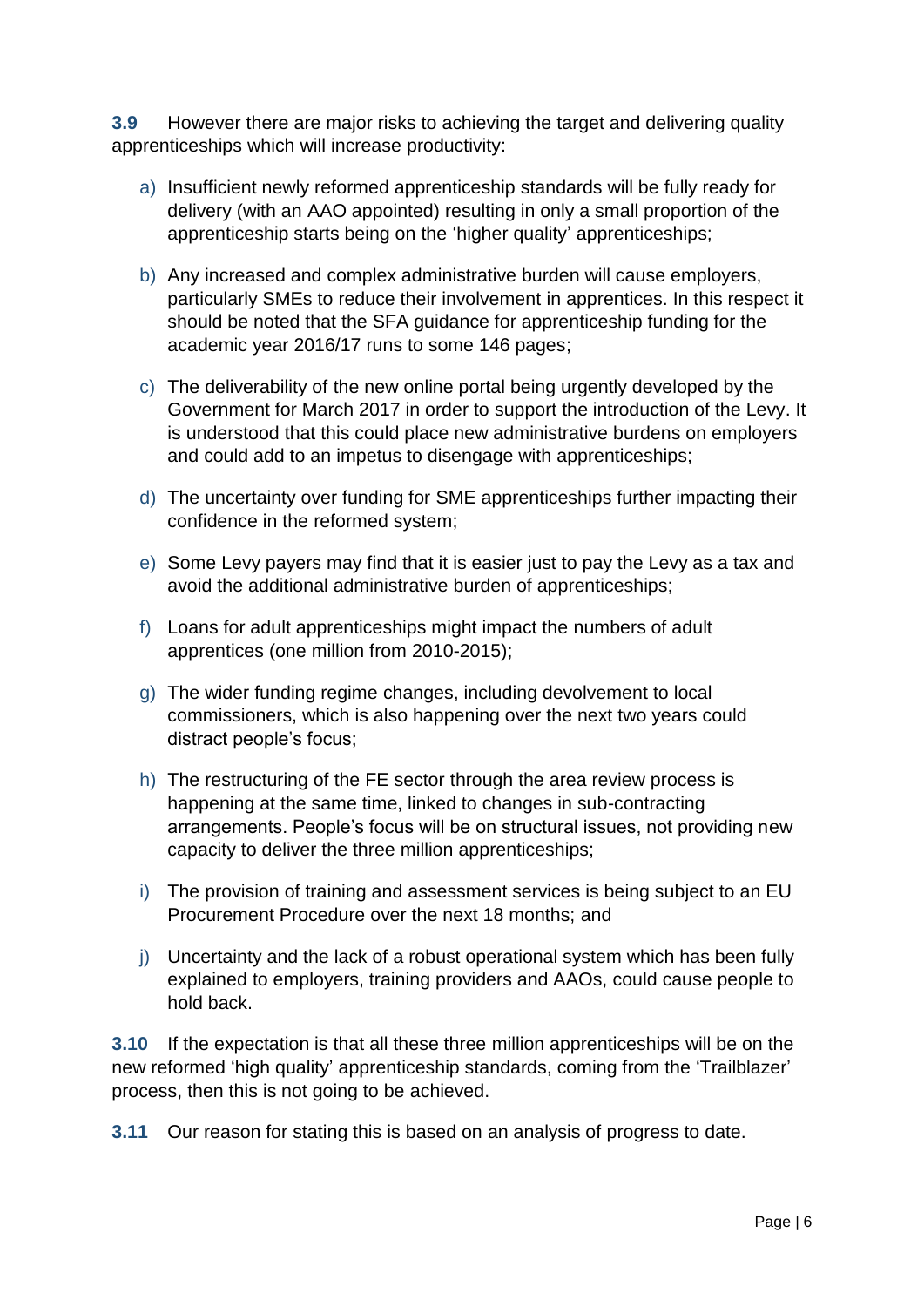**3.12** In order to understand how well the policy is being implemented we need to have some understanding of how many apprenticeship standards will be needed across the economy. If we look at countries in northern Europe such as Germany and other advanced economies we can see that they have around 340-600 standards similar to those we are calling apprenticeship standards. However these are mainly for what we would call in the UK the traditional craft roles and also provide a broader entry route to a sector. They do not extend to all areas where there has been no tradition of apprenticeship nor do they cover degree apprenticeships. As our approach is to be more specific and granular about the job role and to aim to cover all the economy, we would therefore expect the number of the apprenticeship standards in the UK to be higher than in northern Europe and other advanced economies.

**3.13** At present the number of job roles covered by the 334 SASE frameworks is just under 1,700. This does not include degree apprenticeships or apprenticeships in sectors without this tradition. A comparison of job roles in the SASE frameworks and the new list of 'Trailblazer' apprenticeship titles indicates that there are similarities. However some of the more general job roles in the SASE appear to be split into several job titles in the 'Trailblazers' and there are now duplications<sup>2</sup> of job roles in different sectors. Using the construction sector, as an example there are currently 88 job roles (apprenticeship standards) in the existing SASE arrangements. The 'Trailblazer' process, which is only partially complete in this area, has produced new standards which were not there before. As a result it appears to have increased the total number to around 100, at least. We therefore believe that the net result of the current approach is that the eventual number of apprenticeship standards is more likely to grow than reduce.

**3.14** An estimate of the total number of reformed apprenticeship standards which might be needed across the economy could be 2,000 to 2,500, including degree apprenticeships. We point out that this is based upon the Government's present approach. This does not mean we think this number of apprenticeship standards is desirable. In fact alternative approaches based upon a more broadly based apprenticeship followed by training to develop further levels of specialism could result in a much reduced number of apprenticeship standards.

**3.15** In assessing progress we must base this on the Government's approach rather than any alternative. Accordingly, as the Government has not to date published a firm figure of the number of apprenticeship standards it is planning to produce, we take the above as the reasonable estimate.

**3.16** Phase 1 of 'Trailblazers' was formally announced in October 2013, some two and half years ago. Then in March 2014 the Prime Minister announced Phase 2.

**3.17** On 5 October 2015 the Government published a list of apprenticeship standards in development, approved and ready for delivery. At this stage there were

1

 $2$  e.g. Business Improvement Technician in 'Business Improvement' Sector is the same type of role as Continuous Improvement Technician in 'Food & Drink' sector.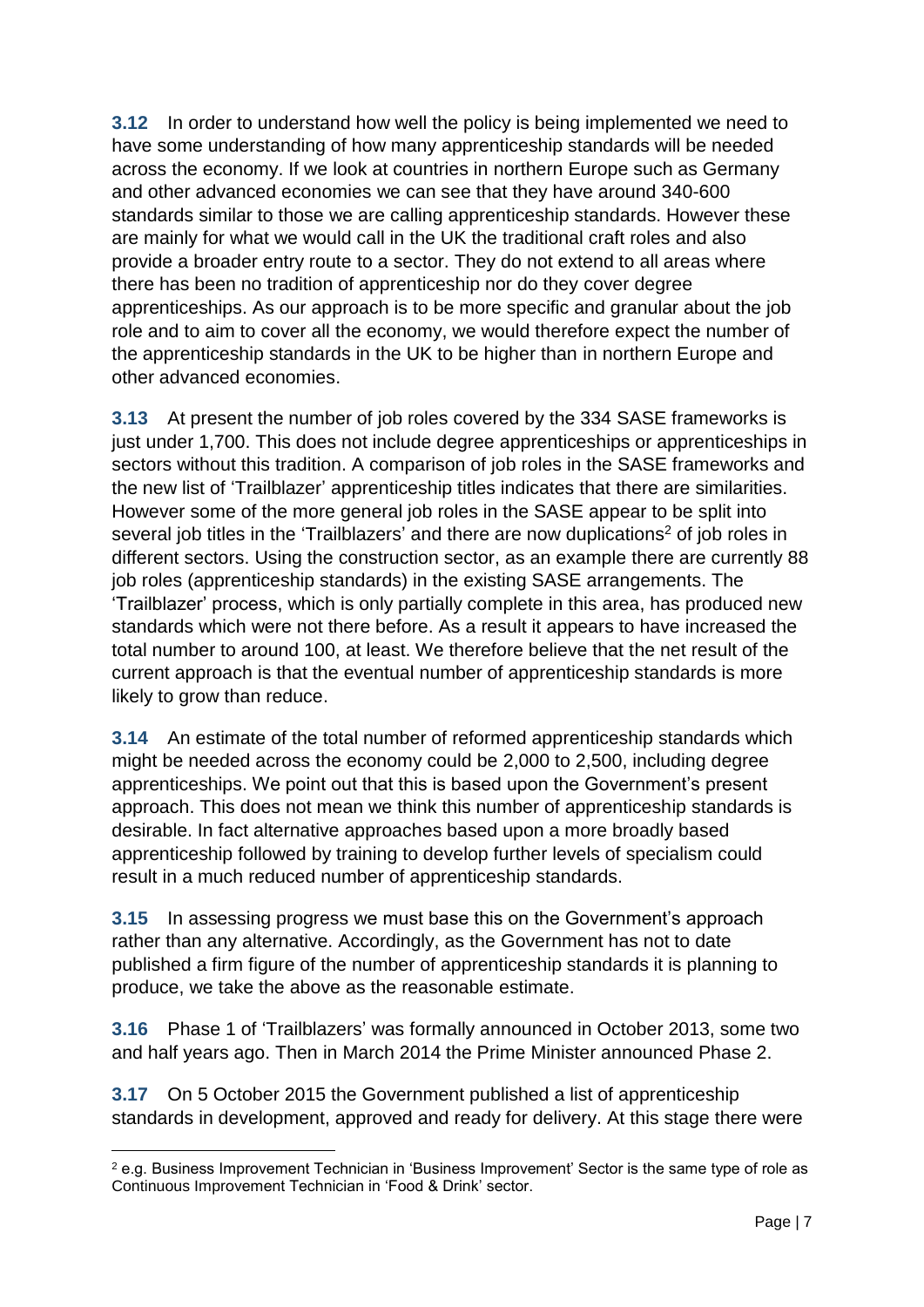344. However at present the SFA register shows that this number has declined to 213 apprenticeship standards [GOV.UK website end of February 2016] being worked on or developed (i.e. 8.5% to 10.6% of the potential total required). Of these 213 apprenticeship standards the SFA reports 76 (i.e. 3.04% to 3.8% of the above estimate) as ready for delivery. However the SFA's RoAAOs published at the end of February 2016 shows that only 23 of these have so far got an Apprentice Assessment Organisation (AAO) appointed i.e. are truly fully ready for delivery. Annex B sets out the list of 23 apprenticeship standards where the Government has appointed an AAO and from this we can see that some of the larger employing sectors of the economy do not have any fully completed standards. We appreciate that the actual numbers are varying constantly, but they do give us an order of magnitude for comparison.

**3.18** Clearly at this rate, if something is not done to radically improve production of the complete apprenticeship standards and assessment plans, then is could take several decades to reform all the apprenticeships. Arguably they might never be finished, as within five years many would need to change to reflect new technology and working practices.

**3.19** As well as increasing the rate of production we believe we need to speed up the development elapse time. If we review progress on the Phase 1 and 2 Trailblazers, see Annex A, announced in October 2013 and March 2014 respectively, we see that of the 93 standards only 42 of these are now 'ready for delivery' and only 17 (5 in Phase 1 and 12 Phase 2) have AAOs appointed. The Enterprise Bill now, in effect, re-defines 'ready for delivery' to be when an AAO (independent third party) has been appointed, so it is this measure we need to focus on. In considering this analysis it must be noted that since the various announcements the actual numbers and titles of apprenticeship standards have been revised. Notwithstanding this the analysis does give an indicator of progress.

**3.20** Whilst expressing our concern over progress to date, we think the Government should avoid accelerating the approval of draft apprenticeship standards and assessment plans in order to increase the number ready for delivery as this could have a negative impact on quality. Instead the process for developing apprenticeship standards and assessment plans needs to change in order for the rate of completions to substantially increase and the time taken to complete the development to reduce.

**3.21** The only conclusion anyone can take from a review of progress so far is that only a small proportion of the apprenticeship starts in this Parliament will be on the new 'high quality' reformed apprenticeship standards. The existing SASE apprenticeship frameworks will need to be in place for some time to come and we will need to 'un-freeze' them.

**3.22** The current 'product' of a reformed apprenticeship consists of an apprenticeship standard and an assessment plan. In general the template for these appears to be working and the employers are producing some excellent standards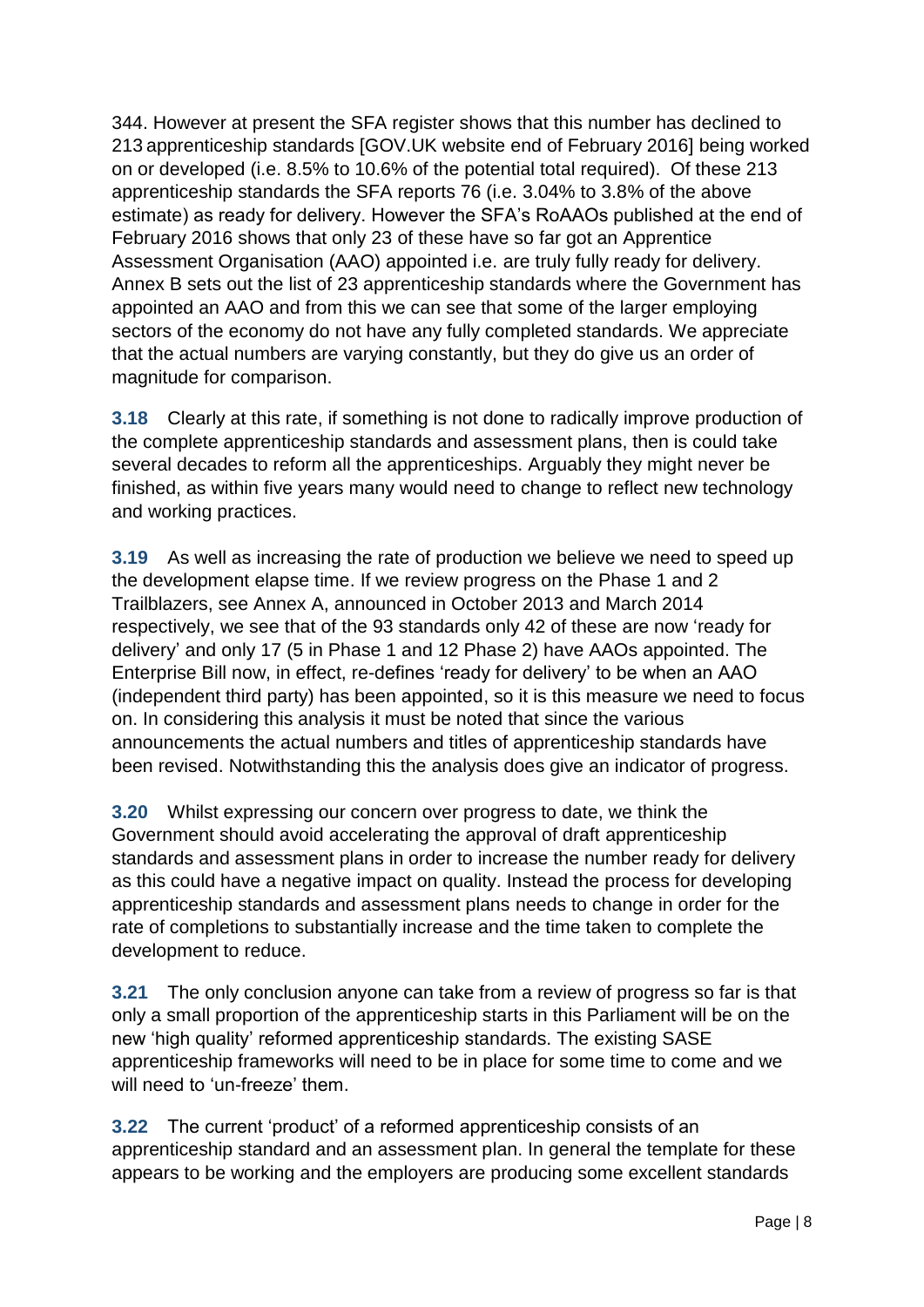and assessment plans. However there is, in our view, a major omission which could have a significant impact on being able to control the quality of apprenticeships. The omission is that there is no 'skills and training plan' which sets out clearly how skills will be developed in the work-place, the role of work-place learning, mentoring and the type of formal training.

**3.23** Ideally the 'Trailblazer' initiative should have ended with Phase 2; the learning consolidated and a detailed design for the new approach with supporting implementation plan then prepared. This does not appear to have happened in a transparent way which would then build confidence from a wide range of employers, training providers, AAOs/AOs, apprentices, parents and other stakeholders.

#### **The proposal for an apprenticeships Levy and how this may be implemented**

**3.24** We support the principle of the Levy and the fact that implementation is happening with the larger employers rather than trying to implement across some one million employers all at once. Some employers are taking a view that the Government at some stage will increase the percentage of payroll costs to be paid and lower the payroll costs floor. The later change would bring in more SMEs.

**3.25** In our experience, employers who are going to pay the Levy from next year are adopting a range of different positions. At one end of a spectrum they are likely to aim to spend all the value in their digital account, plus something additional. In this case they will react in a way which the Government might wish. However some employers, whose salary bill is only a very small proportion of their total cost base, may decide that it is easier to just pay the Levy as an extra tax and not take on reformed apprenticeships due to the administrative burden.

**3.26** We think that there are some major risks associated with the implementation not least of which is the speed of introduction of the new online portal, with little time for consultation, testing, training and communication.

**3.27** Developing and implementing the portal in this way might result in business processes being incorporated which employers and others find expensive to operate. An extra administrative burden could be very negative for SMEs who will not be paying the Levy currently. In this respect the position for SMEs is still unclear, with different messages coming out of the Government. As a result the risk is that many SMEs will just say no to engaging apprenticeships; having a dramatic impact on apprenticeship starts.

#### **The institutional architecture of current provision and how this may be affected by the proposed Institute for Apprenticeships**

**3.28** Much is happening. The following key institutions are disappearing in a very short timescale:

a) Sector Skills Councils (SSCs), with their role on NOS and apprenticeships;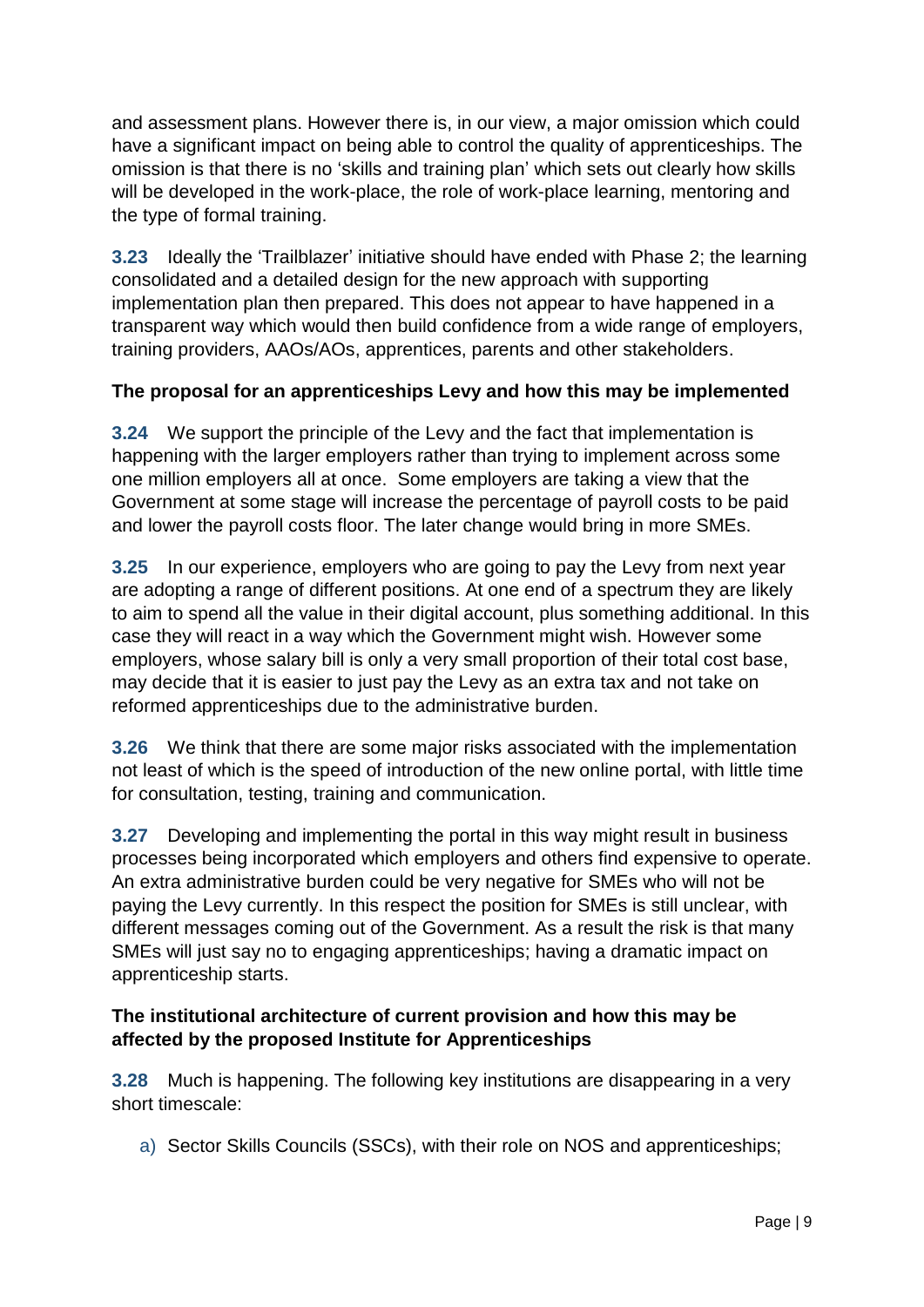- b) FISSS, which currently manages the existing SASE apprenticeship frameworks and also apprenticeship certification; and
- c) UK Commission for Employment & Skills (UKCES), which has controlled the SSCs, NOS maintenance and development as well as the various annual skills surveys and statistics. This last function we understand is being transferred to BIS.
- **3.29** In their place are:
	- a) **Digital Apprenticeship Service (DAS)**, which appears to be emerging as a part of the SFA. It is understood that it is likely to be responsible for the operational management of the Levy funding including the employer digital accounts, contracting and payment to training providers and AAOs. In addition it is being assumed by some that DAS will take over the operational management of the FISSS responsibilities for the issuing and dispatch of apprenticeship certificates; whilst the IfA will be responsible for the quality assurance of the certificates. It is thought it is also likely to manage the responsibilities for the apprenticeship recruitment and brokerage service (NAS); and
	- b) **Institute for Apprenticeships (IfA)**, which is a new employer-led organisation which will take over responsibility from BIS and the SFA relationship management team for the development of apprenticeship standards and assessment plans as well as quality assurance for the reformed apprenticeships and evaluations. It will also be responsible for the control of certification and the appointment of independent third party assessment organisations i.e. the current Register of Apprentice Assessment Organisations (RoAAOs). In addition it will be responsible for maintaining a list of approved standards as well as reviewing and revising these as appropriate.

**3.30** The Enterprise Bill sets out much of the detail, but not all. Future transitional arrangements for SASE and NOS are not fully defined and there is still much to be made clear on the function and structure of the IfA.

**3.31** In the way the Bill sets out the remit for the IfA it could be envisaged that it would become in effect the 'regulator' for reformed apprenticeships, whilst the DAS would become the operational body. Should IfA evolve to being the 'regulator' then, in addition to developing apprenticeship standards and assessment plans, it could at some stage also undertake the following functions:

- a) Management of apprenticeship policy and oversight of the Levy;
- b) Management of the existing SASE apprenticeship frameworks in order to transition these to the new standards;
- c) Management of the NOS again in order to transition these to the new standards;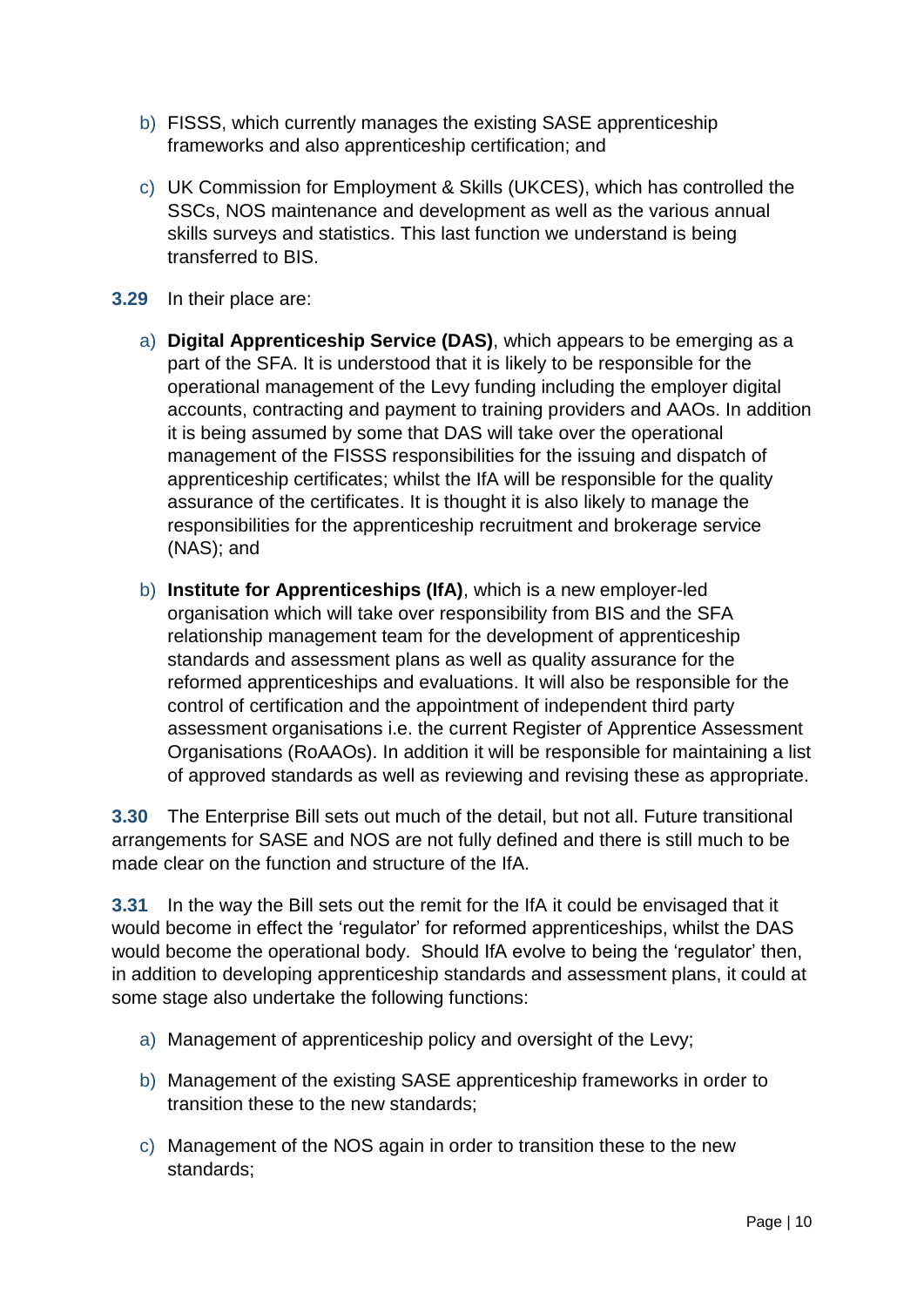- d) Management and assurance of the Register of Training Organisations (RoTOs). The Bill give it responsibility over the RoAAOs;
- e) Management of external quality assurance functions, some of which might be delivered through sub-contract arrangements to third parties; and
- f) Quality assurance of any qualifications required for apprenticeships.

**3.32** We would support a single 'regulatory' organisation for apprenticeships, which was properly constituted and resourced. In our view, to achieve the objectives of the policy, it is essential that the IfA is led and staffed by people who have worked in industry and have practical and operational experience of apprenticeships in an industrial setting.

**3.33** In order to ensure that there is proper industry engagement we would expect that there would be various industry sector Sub-committees, perhaps around 15 in number, which would deal with the detailed work in each major sector.

**3.34** We would return to the point we made earlier on the number of apprenticeship standards across the economy. Clearly the organisation will need to be able to develop, maintain and update, based upon the Government's current approach, some 400 apprenticeship standards per year. This would be with all supporting documentation, such as assessment plans and evaluations, as well as operating all the quality assurance processes. The IfA will also need to have oversight and quality assurance responsibilities for some 600,000 apprenticeship starts per year.

#### **Take-up of apprenticeships amongst 16–19 year olds and steps that can be taken to make more young people aware of available opportunities**

**3.35** There are sectors and types of job roles where it is possible to have an apprenticeship start at 16 and others that are not. This needs to be clear to all concerned, including those engaged in careers support.

**3.36** Making young people and their parents aware of apprenticeships and the opportunities for young people requires a multi-channel blended approach such as:

- a) Careers support in educational establishments such as employment advisors in schools and colleges;
- b) Nationwide awareness raising exercise for parents and students;
- c) Online information portal through the proposed DAS/NAS services;
- d) National advertising;
- e) Social media;
- f) Industries engaging in educational establishments; and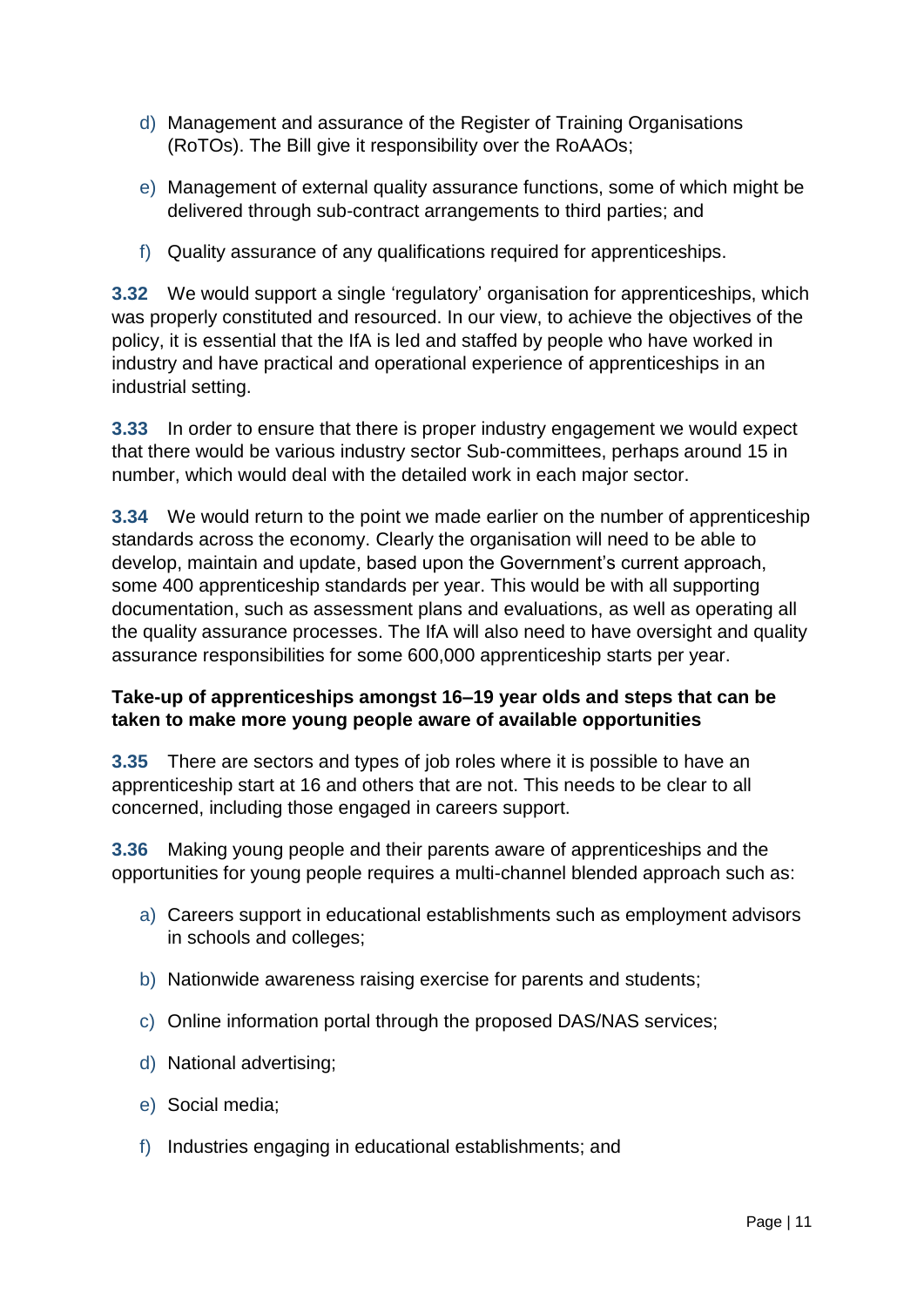g) Jobs and careers fairs.

**3.37** We do not think that a single approach on its own will be effective.

**3.38** The communication strategy sitting behind all the activity in the various channels will initially have to focus on the value of an apprenticeship choice as well as the specific type of opportunities available in certain sectors.

**3.39** We think that it will take time to change the perspectives of the value of an apprenticeship compared to say just taking up a job or going to university i.e. parity of esteem. It could take a generation to see a major shift in attitudes.

**3.40** In respect of delivery, an apprenticeship means that the person is employed by a company and both works and attends training. Accordingly we cannot see how Ofsted's view that all 16-19 years should be educated in schools can work for apprenticeships. Schools are not equipped to deliver apprenticeships.

#### **The process of applying for apprenticeships**

**3.41** Inevitably different employers will have their own approaches to recruitment at a national and/or regional level. Some will recruit themselves, some will use recruitment agents, and others will use Government services such as NAS and/or JCP.

**3.42** All of these processes need to be available. Notwithstanding this making a national online service available could at this stage help boost the interest in apprenticeships as a career choice rather than university.

#### **Routes for progression to higher qualifications for current apprentices**

**3.43** To date the focus has been on writing apprenticeship standards as well as assessment plans, not always in the context of a complete view of core standard entry requirements nor career pathways within a sector. During the detailed design of the process we believe consideration needs to be given to this aspect. This could result in a reduced number of apprenticeship standards being needed.

#### **The quality of, and minimum standards for, apprenticeships and how standards can be enforced**

**3.44** We understand that the Government's proposals is for the Institute for Apprenticeships to be the body which will be responsible for quality and minimum standards for reformed apprenticeships (formerly 'Trailblazers').

**3.45** It will need to be resourced at an appropriate level in order to exercise quality assurance if the Government is to achieve its aim of increasing the standards of apprenticeships. Minimum standards would then need to be clearly defined in:

a) Apprenticeship standards;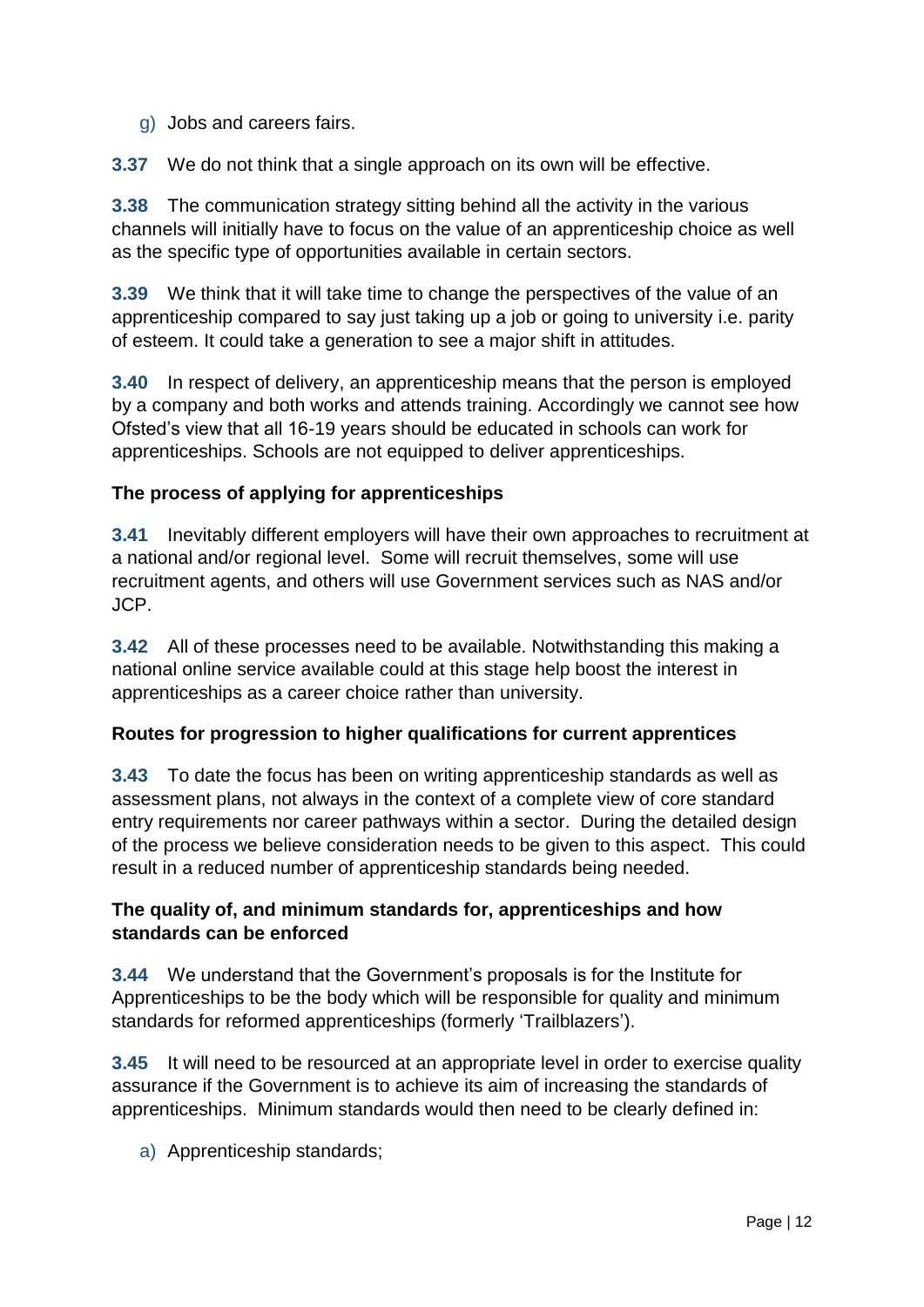- b) Assessment plans;
- c) Examinations, tests as well as detailed formative and end-point assessments; and
- d) Skills and training plans.

**3.46** The details of the Government's proposals are still being developed, but we would suggest that they adopt a Total Quality Model (TQM) methodology which would mean control over all the documentation set out above as well as the functions mentioned earlier. This would include quality control over the independent third parties (AAOs) and training providers approved for apprenticeships.

**3.47** If organisations do not conform to the national standard then appropriate corrective action would be necessary.

#### **Lessons from other countries' approaches to apprenticeships**

**3.48** Some of the best approaches are in northern Europe (e.g. Denmark, Germany) as well as Commonwealth countries such as Australia. The UK's historic apprenticeships programme were comparable to these. However over the last three decades our apprenticeship system, has in our view, deteriorated.

**3.49** We are aware that the Government has carried out a lot of research into the approaches in other countries and formulated its view on the best way forward in England. Our view is that we should not go back over all this research, but instead concentrate efforts on:

- a) Completing the detailed design for the reformed apprenticeship system, including components such as a 'skills and training plan';
- b) Increasing the rate of completions for apprenticeship standards and assessment plans as well as speeding up the development timescales;
- c) Streamline the business processes;
- d) Establishing proper governance and quality assurance systems and resources; and
- e) Fully engage employers, training providers, AAOs/AOs and other stakeholders in order to win their confidence and involvement.

**3.50** With regard to the last point people are concerned that Trailblazers and reformed apprenticeships will suffer the same fate as modern apprenticeships and diplomas. The Government needs to quickly give people confidence that this is not the case.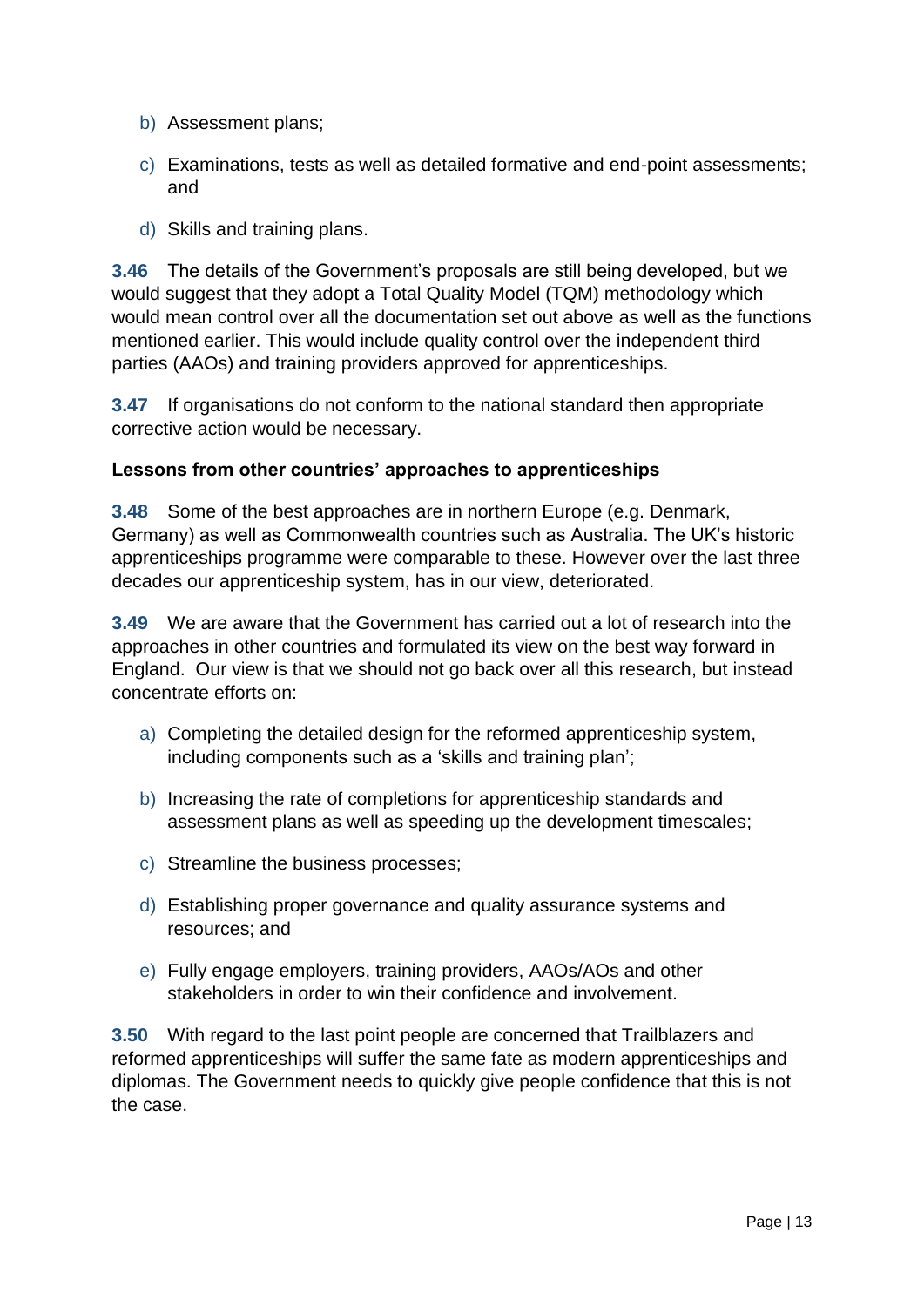#### **Devolved Administrations**

**3.51** We appreciate the jurisdiction of the Sub-Committee in England. However we have major concerns, due to the way apprenticeship reform is working with the Devolved Administrations in Northern Ireland, Scotland and Wales, which we wish to raise with the Sub-Committee.

**3.52** If we proceed down the path we are now set upon, we are very likely to create a situation where there is no standard for an apprentice across the whole of the UK. For UK employers or for employers who work across the borders of two of the Devolved Administrations this will cause an unnecessary administrative burden and a difficulty in operating company wide employment legislation.

**3.53** UK-wide employers, who are generally the larger employers, will inevitably take a view that they want a single apprenticeship system across the whole of the UK. If, through the reforms and the introduction of the Levy, they commit to the new apprenticeship standards in England, they are likely to consider these as the default UK standard as will other employers outside the UK.

**3.54** By way of example we consider the maintenance of German cars in the UK. The apprentice mechanic in Birmingham will have to perform to the same standard as required by the German manufacturer as will an apprentice in Belfast, Cardiff for Glasgow. In this example it is clear there needs to be a single standard not four different ones. The multiplicity of standards just adds to costs and bureaucracy.

**3.55** It is understood that people living in Northern Ireland, Scotland and Wales will not be able to access the new high quality reformed apprenticeships available in England. This results in a major inequality of opportunity across the UK with potentially apprentices in the Devolved Administrations not having access to the high standard learning and career progression opportunities that apprentices from England will have.

**3.56** In addition the fact that there is no UK wide recognised apprenticeship standards will further damage the parity of esteem that is trying to be achieved through increasing the profile and standards of apprenticeships.

#### **Potential way forward**

**3.57** We support the principles and main thrust of the reforms. In the light of progress to date we feel that the Government needs to consider the following actions:

- a) Complete the detailed design of the new apprenticeship reforms and system. This includes establishing a firm understanding of how many apprenticeship standards are required and are desirable across the economy;
- b) Finalise and publish the details of a streamlined business process which can be operated by SMEs and others as well as the details of the new DAS portal;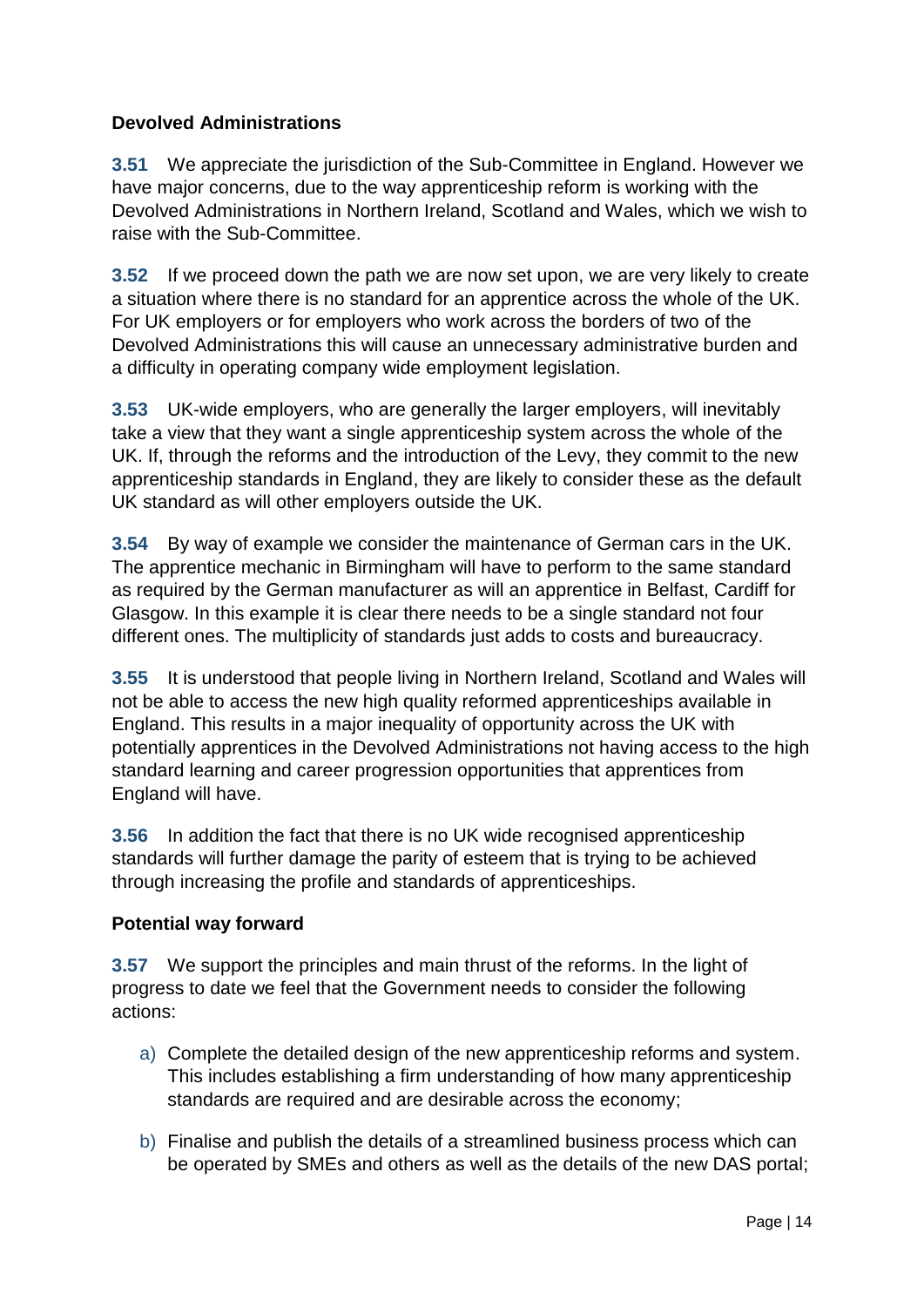- c) Establish a realistic and robust implementation plan, with all the support risks, issues and governance structures;
- d) Complete the detailed design of the functions and structure for the IfA and make these public. This should ensure that there is proper provision for discharging the potential additional functions of the IfA such as:
	- o Management of apprenticeship policy and oversight of the Levy,
	- o Management of the existing SASE apprenticeship frameworks in order to transition these to the new standards,
	- o Management of the NOS again in order to transition these to the new standards,
	- o Management and assurance of the Register of Training Organisations (RoTOs) in addition to the RoAAOs,
	- o Management of external quality assurance functions, some of which might be delivered through sub-contract arrangements, and
	- o Quality assurance of any qualifications required for apprenticeships;
- e) Resource the IfA to increase the production of apprenticeship standards and assessment plans as well as properly discharge all of its functions;
- f) Un-freeze the existing SASE apprenticeships in order to allow a staged transition to the new arrangement. In this respect it needs to be recognised that there will need to be an overlapping period when both the SASE and reformed apprenticeships are operating in order to protect individuals, that have already enrolled on a SASE apprenticeship;
- g) Use industry sub-committees in IfA to establish a definite list of apprenticeship standards that are required in each sector and undertake an analysis of crosssector roles in order to reduce duplications. In doing this the sub-committees should consider the core skills for broad apprenticeships as an entry to sectors as well as a pathways approach to developing specialism. By doing this we believe that the number of apprenticeship standards eventually required could be reduced to a more manageable number;
- h) Compare the definite list with the SASE list and from this identify which standards could be produced by a 'fast-track' up-grade of certain existing apprenticeships;
- i) Prioritise development of reformed apprenticeship standards based upon potential apprenticeship numbers and relative ease of 'fast-tracking'; and
- j) Establish and implement a communication plan for possible apprenticeships, parent, schools, career advisers, employers, training providers, AAOs/AOs and other stakeholders.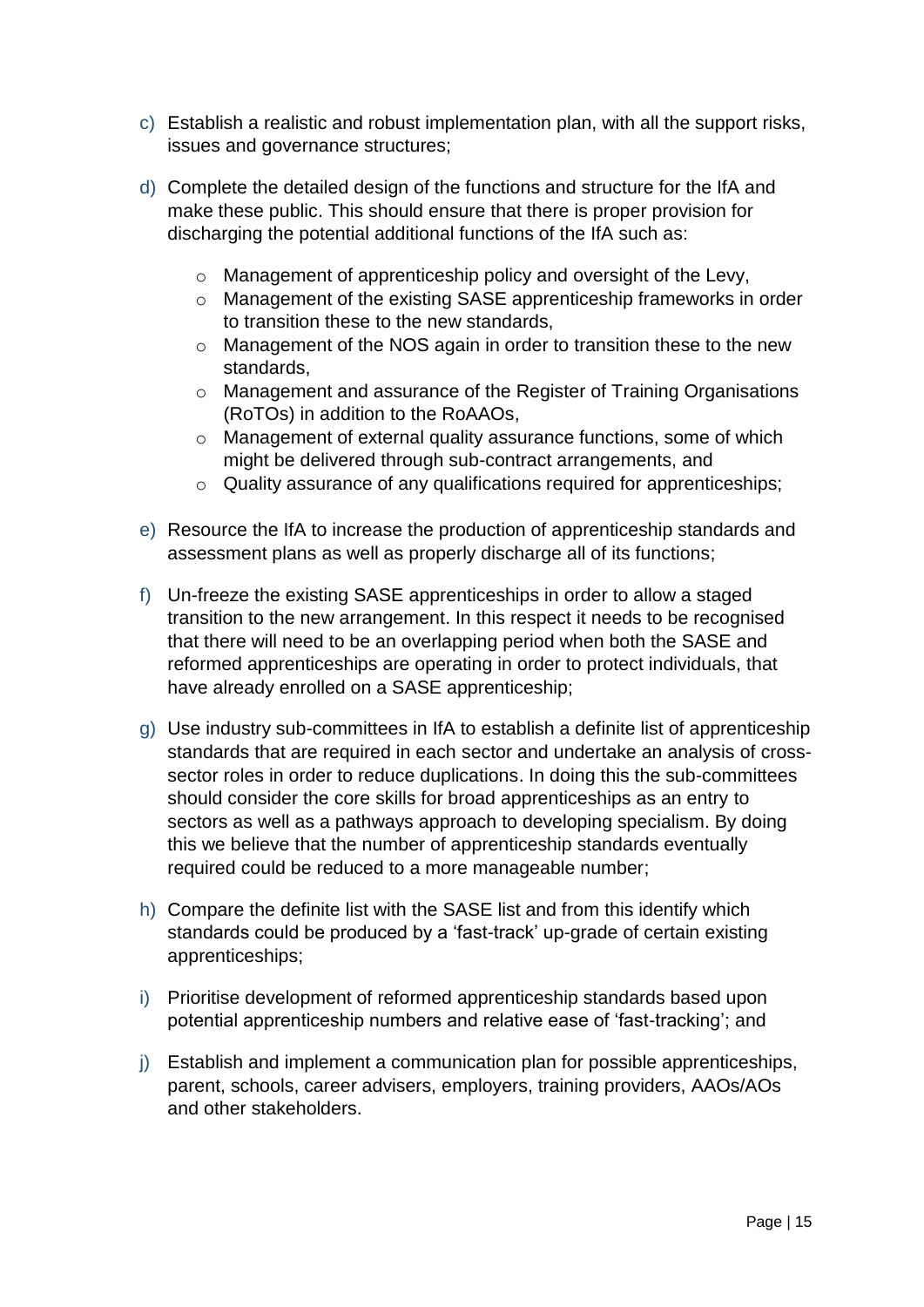Submitted on behalf of NOCN by

Graham Hasting-Evans M.Sc. C.Eng, MICE, MCIM, FCMC Managing Director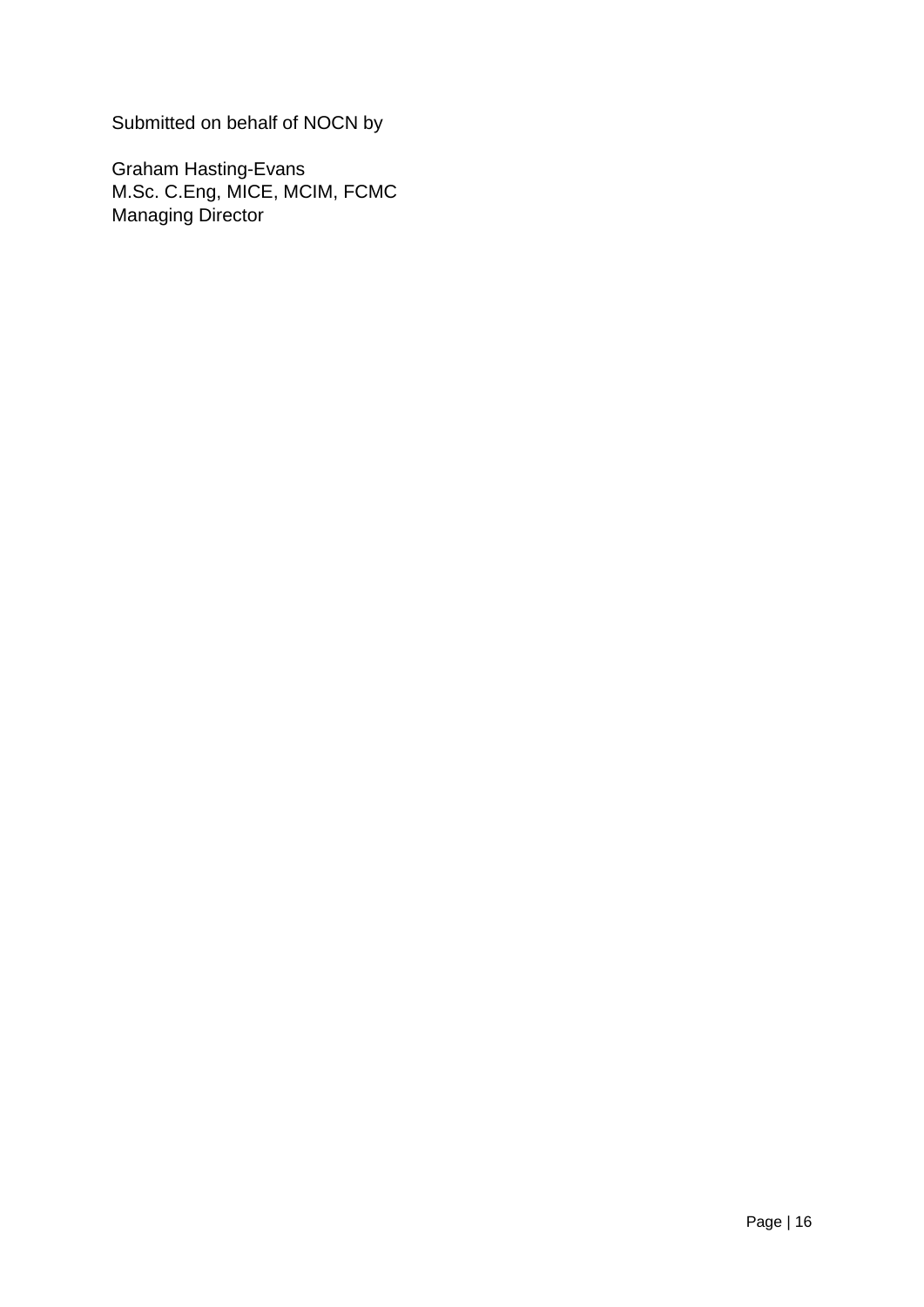## **Annex A: Progress on Trailblazers**

| Sector                      | Role                                                      | Level | <b>Standard in</b><br>development approved delivery |              | Standard Ready for AAO | approved |
|-----------------------------|-----------------------------------------------------------|-------|-----------------------------------------------------|--------------|------------------------|----------|
| Aerospace                   | Aeropace Manufacturing Fitter                             | 3     |                                                     | √            |                        |          |
|                             | Aerospace Manufacturing Electrical and Mechanical Systems | 3     |                                                     | J            |                        |          |
| Automotive                  | Machatronics Maintenance Technician                       | 3     |                                                     | $\checkmark$ |                        |          |
|                             | Control/Technical Support Engineer                        | 6     |                                                     | J            |                        |          |
|                             | Electrical/Electronic Technical Support Engineer          | 6     |                                                     | ✓            |                        |          |
|                             | Manufacturing Engineer                                    | 6     |                                                     | ✓            |                        |          |
|                             | Product Design and Development Engineer                   | 6     |                                                     | $\checkmark$ |                        |          |
|                             | Product Design and Development Technician                 | 3     |                                                     | ✓            | √                      |          |
| Digital Industries          | Network Engineer                                          | 4     |                                                     | ✓            |                        | J        |
|                             | Software Developer                                        | 4     |                                                     | ✓            |                        | J        |
|                             | Software Tester                                           | 4     |                                                     | $\checkmark$ |                        |          |
|                             | Digital Marketer                                          | 3     |                                                     | $\checkmark$ |                        |          |
|                             | <b>Cyber Intrusion Analyst</b>                            | 4     |                                                     | $\checkmark$ |                        |          |
|                             | Data Analyst                                              | 4     |                                                     | √            |                        |          |
|                             | Infrastructure Technician                                 | 3     |                                                     | √            |                        |          |
|                             | <b>Communications Trouble Shooter</b>                     | 4     |                                                     | ✓            |                        |          |
| Electrotechnical            | Installation Electrician/Maintenance Electrician          | 3     |                                                     | √            | J                      |          |
| <b>Energy and Utilities</b> | Power Network Craftsperson                                | 3     |                                                     | $\checkmark$ |                        | J        |
|                             | Utilities Engineering Technician                          | 3     |                                                     | ✓            |                        |          |
|                             | Water Processing Technician                               | 3     |                                                     | $\checkmark$ |                        | J        |
| <b>Financial Services</b>   | Relationship Manager - Banking                            | 6     |                                                     | √            |                        |          |
|                             | <b>Financial Services Adminstrator</b>                    | 3     |                                                     | $\checkmark$ |                        |          |
| Food and Drink              | Food and Drink Maintenance Engineer                       | 3     |                                                     | ✓            |                        |          |
| Life & Industrial Sciences  | Science Manufacturing Technician                          | 3     |                                                     | ✓            |                        |          |
|                             | Laboratory Technician                                     | 3     |                                                     | ✓            |                        |          |
| <b>Totals</b>               |                                                           |       |                                                     | 25           | 17                     | 5        |
|                             |                                                           |       | <b>Grand Total</b>                                  |              | 25                     |          |

#### **Phase 1: October 2013 starts**

This includes standards which were added, revised or removed subsequent to the main announcement. AAO approvals are as at the end of February 2016.

It is recognised that the picture is constantly changing, but this gives an indication of progress.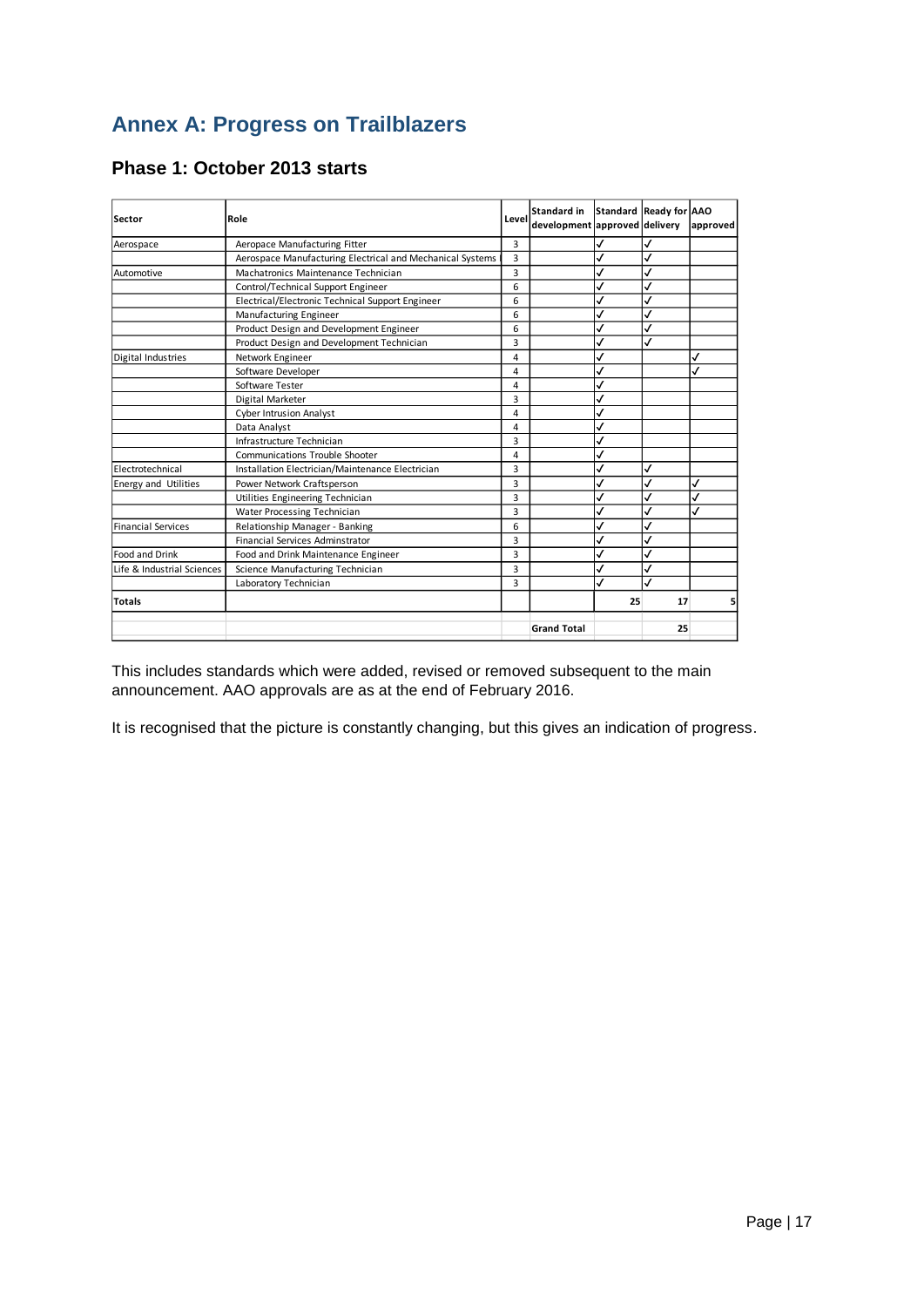#### **Phase 2: March 2014 starts**

| Sector                                  | Role                                                                     |                                  | Level Standard in    | <b>Standard</b> | Ready for | <b>AAO</b> |
|-----------------------------------------|--------------------------------------------------------------------------|----------------------------------|----------------------|-----------------|-----------|------------|
|                                         |                                                                          |                                  | development approved |                 | delivery  | approved   |
| 1. Accountancy                          | Professional Accountant<br>Professional Accountant Taxation Technician   | $\overline{7}$                   |                      | √               |           |            |
|                                         |                                                                          | $\overline{4}$                   | J                    |                 |           |            |
| 2. Actuarial                            | <b>Assistant Accountant</b><br>Actuarial Technician                      | 4                                |                      | ✓               | ✓         | ✓          |
| 3. Adult Social Care (Now Adult Care)   | Leader in Adult Care                                                     | 5                                |                      |                 |           |            |
|                                         | Lead Practitioner in Adult Care                                          | 4                                |                      | J               |           |            |
|                                         | Lead Adult Care Worker                                                   | 3                                |                      | J               |           |            |
|                                         | Adult Care Worker                                                        | $\overline{2}$                   |                      |                 |           |            |
| 4. Airworthiness                        | Aircraft Maintenance Fitter/Technician                                   | 3                                |                      | J               |           |            |
| 5. Automotive Retail                    | Motor Vehicle Service and Maintenance Technician                         | 3                                |                      | J               |           |            |
|                                         | (Light Vehicle)                                                          |                                  |                      |                 |           |            |
| 6. Aviation                             | Airside Operator                                                         | 2                                |                      | ✓               |           |            |
| 7. Butchery                             | Butcher                                                                  | $\overline{2}$                   |                      | J               | ✓         | J          |
| 8. Cinema Industry - cancelled?         |                                                                          |                                  |                      |                 |           |            |
| 9. Civil Service (Now Public Service)   | Operational Delivery Officer                                             |                                  |                      | √               | ✓         |            |
| 10. Construction                        | Building Services Engineering Site Management                            | 6                                |                      | ✓               |           |            |
|                                         | <b>Construction Quantity Surveyor</b>                                    | 6                                |                      | J               |           |            |
|                                         | Civil Engineering Site Management                                        | 6                                |                      |                 |           |            |
|                                         | <b>Construction Site Management</b>                                      | 6                                |                      | J               |           |            |
|                                         | <b>Construction Design Management</b>                                    | 6                                |                      |                 |           |            |
|                                         | Construction Technician                                                  | 4                                |                      |                 |           |            |
|                                         | Highway Electrician / Service Operative                                  | 3                                |                      |                 |           |            |
|                                         | Highways Maintenance Supervisor                                          | 3                                |                      | J               |           |            |
|                                         | Advanced Carpentry and Joinery                                           | 3                                |                      | J               |           |            |
|                                         | Highway Electrical Maintenance & Installation Oper                       | $\overline{2}$                   |                      | J               |           |            |
|                                         | Highways Maintenance Skilled Operative                                   | 2                                |                      |                 |           |            |
|                                         | Assembly Technician<br>Carpentry and Joinery                             | $\overline{2}$<br>$\overline{2}$ |                      |                 |           |            |
|                                         | Wheelwrighting                                                           | 3                                |                      |                 |           |            |
|                                         | Shop Fitting                                                             | 2                                | J                    |                 |           |            |
|                                         | Shop Fitting                                                             | 3                                | √                    |                 |           |            |
| 11. Conveyancing                        | Licensed Conveyancer                                                     | 6                                |                      |                 |           |            |
|                                         | Conveyancing Technician                                                  | 4                                |                      |                 |           |            |
| 12. Craft                               | Craftsperson                                                             | 3                                |                      | J               |           |            |
| 13. Dental Health                       | Dental Laboratory Technician                                             | 5                                |                      | ✓               |           |            |
|                                         | Dental Laboratory Assistant                                              | 3                                |                      | ✓               |           | ✓          |
|                                         | <b>Practice Management</b>                                               | 4                                |                      | ✓               |           |            |
| 14. Early Years                         | Early Years Educator                                                     | 3                                |                      | ✓               |           |            |
| 15. Emerging Technologies (Now Life an  | Science Industry Maintenance Technician                                  | 3                                |                      |                 |           |            |
| 16. Hair and Beauty                     | <b>Beauty Professional</b>                                               | $\overline{2}$                   |                      | J               |           |            |
|                                         | Hair Professional                                                        | $\overline{2}$                   |                      | J               |           |            |
| 17. Horticulture (Now under Golf Greenk | Golf Greenkeeper                                                         | $\overline{2}$                   |                      | ✓               |           | J          |
| 18. Hospitality and Tourism (Now Hospit | <b>Hospitality Manager</b>                                               | 4                                |                      | ✓               |           |            |
| There are no specific Tourism           | Senior Chef Culinary Arts                                                | 4                                |                      | J               |           |            |
| Trailblazer under development at        | Senior Chef Production Cooking                                           | 3                                |                      |                 |           |            |
|                                         | Chef de Partie                                                           | 3                                |                      | J               |           |            |
|                                         | Hospitality Supervisor                                                   | 3                                |                      |                 |           |            |
|                                         | Commis Chef                                                              | 2                                |                      | J               |           |            |
|                                         | <b>Hospitality Team Member</b>                                           | $\overline{2}$                   |                      |                 |           |            |
| 19. Housing                             | Senior Housing/Property Management                                       | 4                                |                      | J               | J         |            |
|                                         | Housing Property/Management                                              | 3                                |                      |                 |           | J          |
|                                         | Housing Property/Management Assistant                                    | 2                                |                      |                 |           |            |
| 20. Insurance                           | Insurance Professional                                                   | 4                                |                      |                 |           |            |
|                                         | Insurance Practioner                                                     | 3                                |                      | J               | J         |            |
| 21. Land-based Engineering              | Land-based Service Engineering Technician<br>Land-based Service Engineer | 3<br>$\overline{2}$              |                      | J               |           |            |
|                                         |                                                                          | 7                                |                      | ✓               |           |            |
| 22. Law                                 | Solicitor<br>Paralegal                                                   | 3                                |                      | $\checkmark$    | ✓         |            |
|                                         | Chartered Legal Executive                                                | 6                                |                      | ✓               |           |            |
| 23. Maritime                            | Able Seafarer - Deck                                                     | 2                                |                      | √               |           |            |
|                                         | <b>Engine Room Rating</b>                                                |                                  | ✓                    |                 |           |            |
|                                         | Maritime Caterer                                                         |                                  | J                    |                 |           |            |
| 24. Media                               | Junior Journalist                                                        | 3                                |                      | J               |           | √          |
| 25. Nursing                             | Nurse                                                                    |                                  |                      |                 |           |            |
| 26. Property Services                   | Property Maintenance Operative                                           | $\overline{2}$                   |                      | ✓               |           | ✓          |
| 27. Rail Design                         | Railway Engineering Design Technician                                    | 3                                |                      | ✓               |           | J          |
| 28. Retail                              | Retail Manager                                                           | 4                                |                      | ✓               |           |            |
|                                         | Retail Team Leader                                                       | 3                                |                      | ✓               |           |            |
|                                         | Retailer                                                                 | $\overline{2}$                   |                      | ✓               |           |            |
| 29. Travel                              | <b>Travel Consultant</b>                                                 | 3                                |                      | ✓               |           |            |
|                                         |                                                                          |                                  | 7                    |                 |           |            |
| Totals                                  |                                                                          |                                  |                      | 61              | 25        | 12         |
|                                         |                                                                          |                                  | <b>Grand Total</b>   |                 | 68        |            |

This includes standards which were added, revised or removed subsequent to the main announcement. AAO approvals are as at the end of February 2016.

It is recognised that the picture is constantly changing, but this gives an indication of progress.